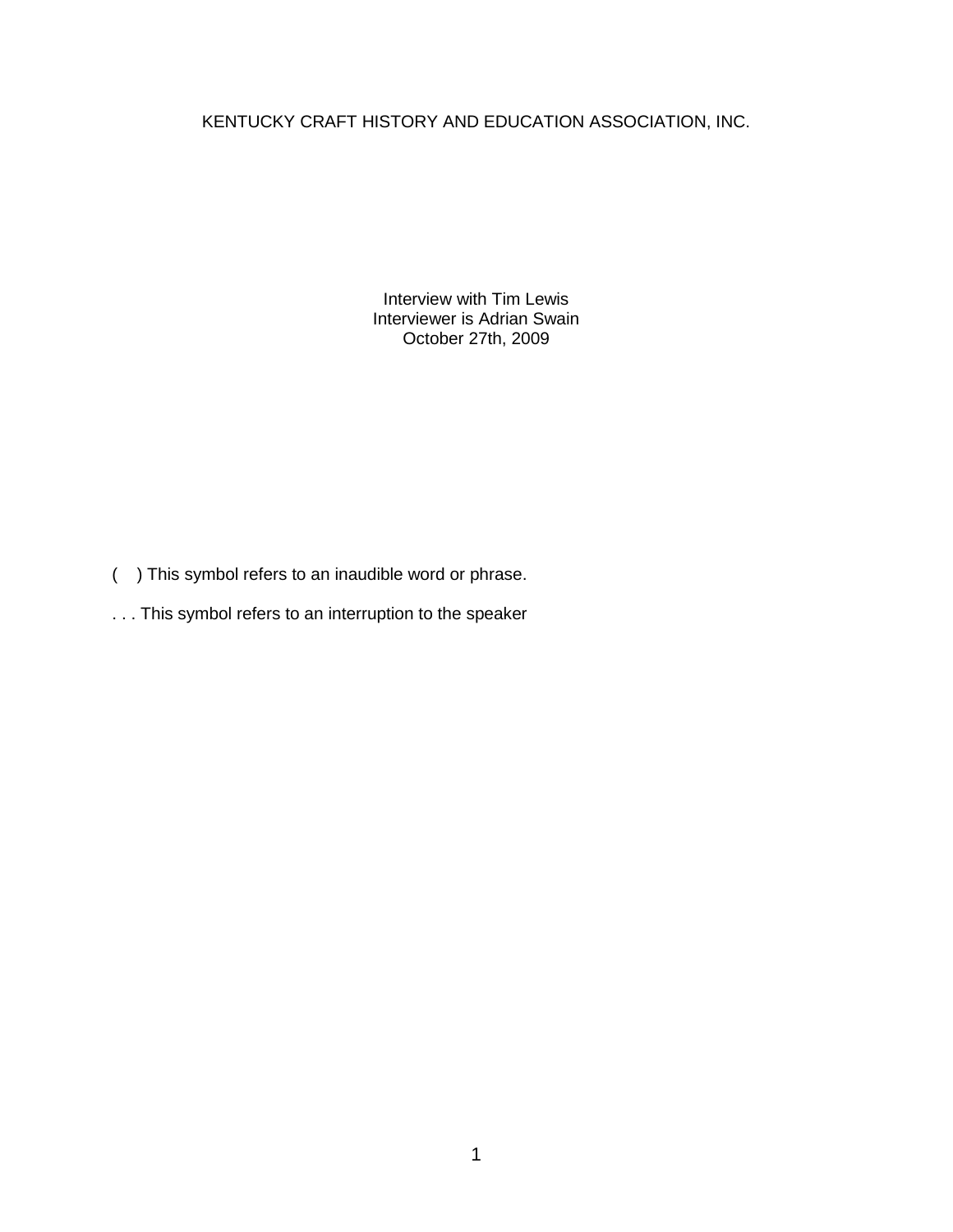Swain: This is Adrian Swain interviewing Tim Lewis at Kentucky Folk Art Center at Morehead State University in Morehead, Kentucky on October 27th, 2009 for the Kentucky Craft History and Education Association. In a sentence describe the type of work that you do.

Lewis: Stone carving. Something that will last forever, I hope. (Laughter, Lewis)

Swain: When and where were you born?

Lewis: My birthday is tomorrow. It was October 28th, 1952 about 500 feet from where I live now.

Swain: You were born at home?

Lewis: Yea, at home. You know, the doctor comes out.

Swain: And your home was where?

Lewis: Elliott County in Newcomb Creek area, Isonville. We didn't have any electric at the time. (Laughter, Lewis) Well, actually they didn't get electric until 3 years later. The doctor comes out, you know, I guess they could drive out.

Swain: Describe your childhood and family background.

Lewis: I enjoyed it at the time. I guess we were poor, but we didn't know it. (Laughter, Lewis) We'd chuck our shoes in the spring after school was out and run around all summer, run around the woods, play in the creek with the neighbor boys. We'd make our toys too. I remember making little boats and we'd put them on the creek. (Laughter, Lewis) Little cars. I enjoyed it.

Swain: Did you come from a big family?

Lewis: There was four of us. Well, my dad died when I was ten. There was four kids. 3 boys and a girl.

Swain: Discuss your early education and any career choices other than your art.

Lewis: Well, I made it through high school. I was the first one in the family to get a high school diploma and then I went in the army for 6 years and I did a lot of other things. I've logged, worked on radios, stripped mines, oil wells, janitored, farmed a lot, drove a coal truck. That's my last job before I started art work.

Swain: What motivated your interest in art?

Lewis: Everybody else was doing it too and there wasn't really that much work around. The neighbors, Minnie Adkins and Junior Lewis, I was driving his coal truck ( ) and when I wrecked his truck (Laughter, Lewis) you know, the logical thing to do, "I can do that" I said.

Swain: Did the wrecking of the coal truck have anything to do with your deciding that you needed to do something besides driving the coal truck?

Lewis: Well, that was my job. He didn't have any more trucks that he wasn't going to buy one back. That was my job, so I hauled a few more loads of coal, but that's not much of a way to make a living, you know. Get there at 3 in the morning and get back about 12. (Laughter, Lewis)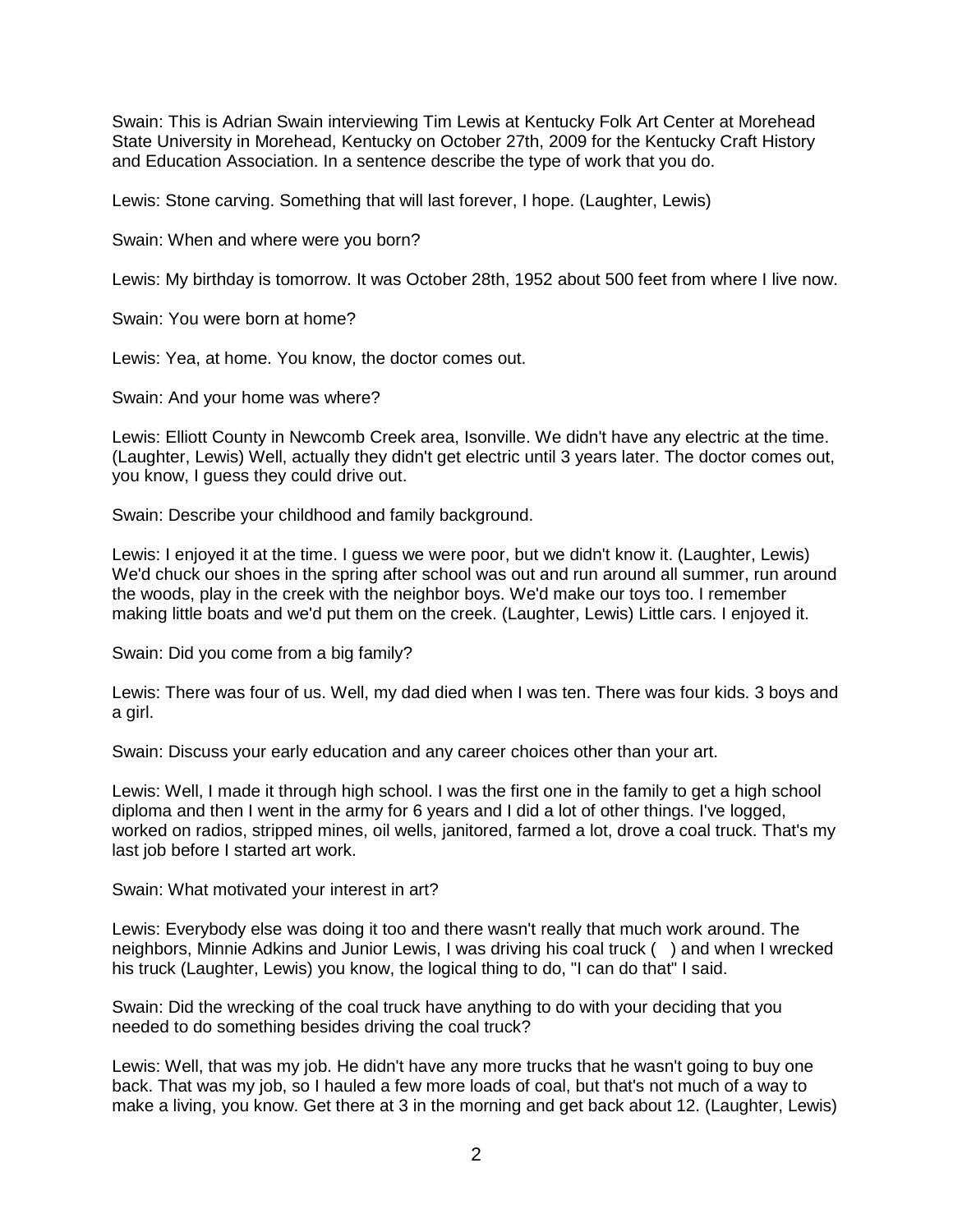Swain: You said you were a stone carver. Have you worked with other materials in making art?

Lewis: I've carved wood. I've made a lot of canes for a while. Wood canes. Made a few more wood things, but I liked the idea of stone carving for some reason. The permanency of it. Long lasting. It will be here when I'm gone.

Swain: How did you learn your art?

Lewis: I bought a two dollar hammer and a seven dollar set of chisels and sit down. (Laughter, Lewis) Put it on a wooden stump, I think, the first one and went to chipping. Seemed like a good idea at the time.

Swain: Can you name significant experiences that contributed to the type of work you're now doing?

Lewis: Well, everything I've done so far. (Laughter, Lewis) A lot of religious and animals and people. Some abstract, but not much. And humor. I like a lot of humor.

Swain: Did you learn from anyone else before you began working on your own?

Lewis: No. Today, I've still never met another stone . . . Well, one or two stone carvers. Met this girl over in Morgan County. Let's see . . . I think that's about the only one I've ever met. She quit and went to a bluegrass band.

Swain: So you didn't really learn from her by any means, right?

Lewis: Well, she started a long time after I did. No, I was the only one doing it, but it's similar to wood. I did find a library book that had one chapter on it. (Laughter, Lewis) And I read it and I said, "Well". Then later, somebody gave me a stone carving book, but it was more confusing than anything. I just thought that it was their way of showing their stuff off. It had a couple pages about how it's supposed to look. That didn't seem right to me.

Swain: How much of your current approach to your art has been the result exploration or experimentation by you and how much of others contributed to your knowledge?

Lewis: Well, I try to learn as I'm going. ( ) I've learned a few tricks. (Laughter, Lewis)

Swain: So it's really all been learning from doing it, right?

Lewis: From doing it, yea. I can pretty well tell what's going to happen to one now.

Swain: Have you ever had any education experiences that have contributed to your work?

Lewis: You know, my whole life, I guess. (Laughter, Lewis) It comes from inside, I guess. Not out of a book.

Swain: How you traveled either in this country or internationally and what impact has it had on your work as an artist.

Lewis: I traveled when I was in the army.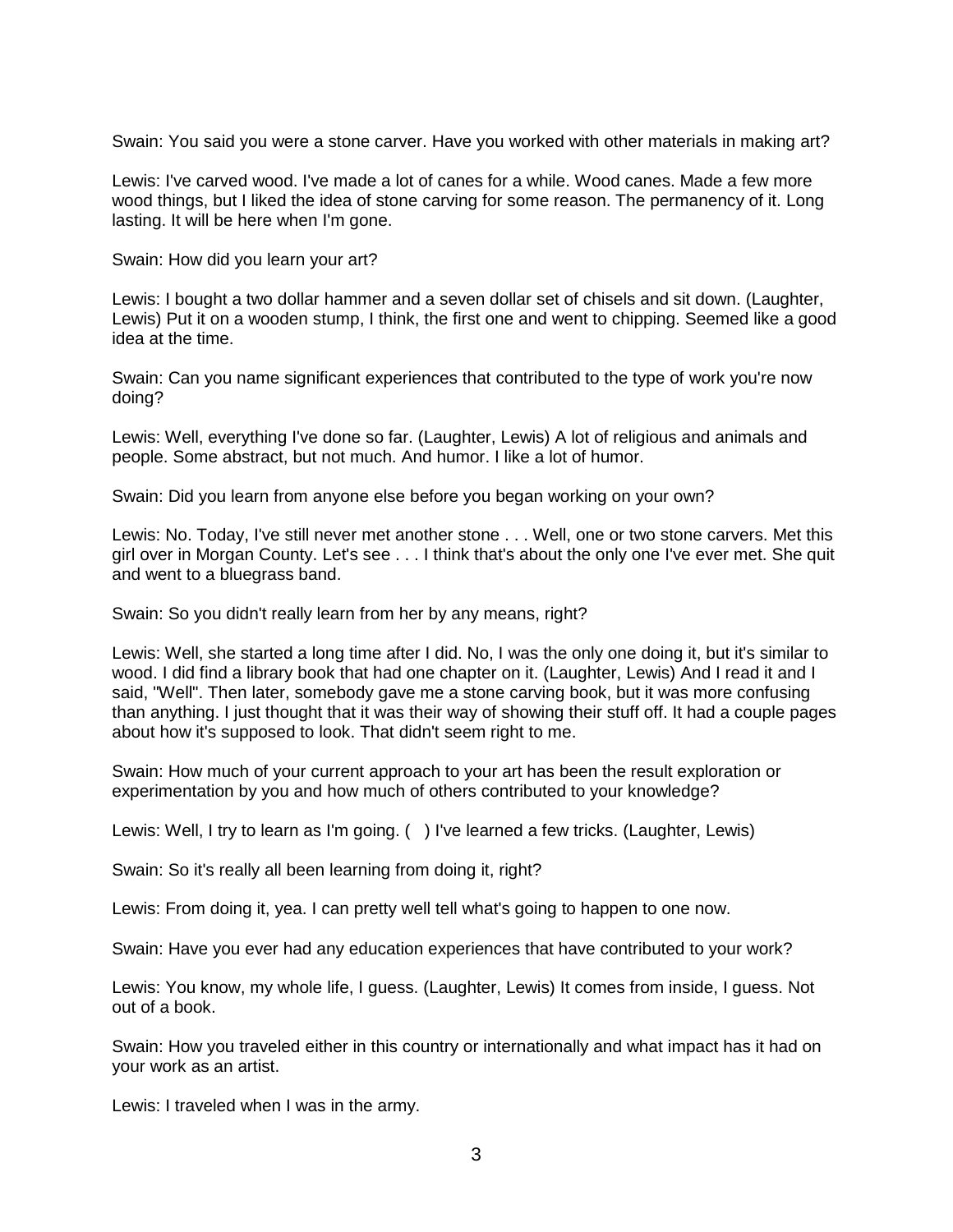Swain: Where did you go?

Lewis: Let's see. I went to New Jersey, Texas, California, New Mexico. Back to Georgia. Alaska and then back to Louisiana.

Swain: Did those experiences have any impact on your work now that you're doing, do you think?

Lewis: Maybe some of the animals. Like bears. I saw some bears up in Alaska and they're not looking at them in a zoo. (Laughter, Lewis) You see one out in the wild and you're impressed. And fish, I make some fish every now and then. I saw the salmon up there.

Swain: Can you describe the development of your career as an artist? How it went from beginning to now?

Lewis: I started making a few odd looking things. (Laughter, Lewis) I think Morehead's still got some of them. Keep them hid, thank you. (Laughter, Lewis) Let's see, Larry Hackley said, "I'd buy canes" so I started making some canes. That's when I started building my house, you know, made some artwork. Get me some lumber, make some more canes. Well, I did go to a show at Huntington Museum and I saw some stone carvings, or it wasn't really carvings. They said they turned it on a lathe and I said that's not right. Turning stone on a lathe. So I said, I'm going to try that. I got a rock, it actually came out from under one of those old buildings at the house. (Laughter, Lewis) And chisels and I sit it there and went to work.

Swain: What did you make?

Lewis: I made a Noah's Ark.

Swain: That was your first proper stone carving?

Lewis: First one.

Swain: Does your work contain any messages about society, your religious belief, race, humor, the environment, politics, anything else?

Lewis: Humor. A lot of it's humor. Politics, just leave me out of that. (Laughter, Lewis) Well, you know, some of the religious things.

Swain: Those show up in your work, some of your subjects are typical scenes . . .

Lewis: When I was a kid growing up that's where we had to go, you know. Go to church. There was one close to the house, so if you went anywhere it was to the church or sometimes the drive in. Of course, we didn't have that much money so I went in the trunk a few times. (Laughter, Lewis) Let me get out of the trunk and watch a movie. But church usually is where you went. Humor . . . I aggravate my wife to death, I'm always in a good mood. Not sure why.

Swain: Well, that's too bad. (Laughter, Lewis) What are the major influences that determine the subjects you portray in your work?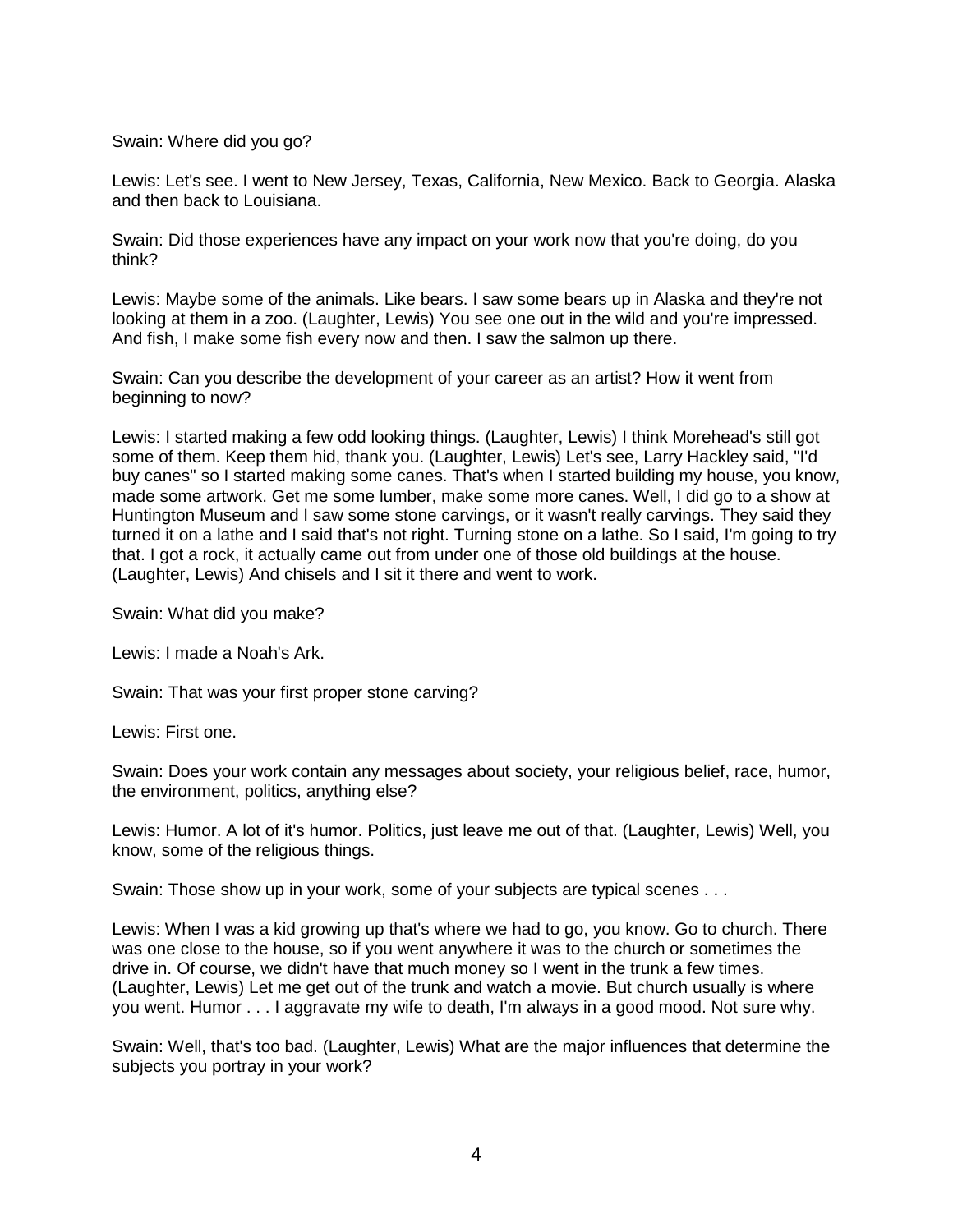Lewis: I like it to be the rock, itself. You know, a lot of times I can see something in one. Sometimes even a little chisel mark on one. I had one on the bench for about 3 months and I'd hit it with a chisel and a hammer every now and then, I finally saw a mark on it and "Oh, whoa". (Laughter, Lewis) It's in this traveling show, it was a shark's tail and there was a whole lot of rock left over so I made an octopus fighting a shark from that one little mark. (Laughter, Lewis)

Swain: So, it's the stone itself speaking to you.

Lewis: Exactly. I tell people that and they think I'm crazy. I say they talk to me. (Laughter, Lewis)

Swain: Was that true of your work with walking sticks?

Lewis: Yea, a lot of it, because you know, I dig root canes and they've always got a shape in them or some kind.

Swain: So the stick suggested the subject to you?

Lewis: I'd rather it be like that. It's a lot easier to make one or a lot easier to interpret one, you know. And chip away all the stuff that's not supposed to be there, than it is to make one. I do that sometimes, but I don't like it, you know, you just go out and make it and force it out of it in other words. It works a lot better if I can use chip away. It's in there already. I have lost a big chunk here and there, you know, don't panic. Back up and "Oh! That's supposed to be like that". It's talking to me. (Laughter, Lewis) Then go on and get with it.

Swain: Have the subjects you portray in your work changed over time?

Lewis: Yes. I like to think that I'm getting better at it, but you know the subject is still the same about everything.

Swain: It's broad.

Lewis: Yea. I've made a few broads too. (Laughter, Lewis)

Swain: Obviously, your work is influenced by the materials and technique that you use.

Lewis: A lot of it is. I'd rather have it like that, you know, you'd be surprised the shapes. Well, no you wouldn't. You've seen a lot of them. (Laughter, Lewis) Shapes that come out of them when I start chipping. I like to see it before I even start what's in there.

Swain: I think what I'm hearing you say is that you end up developing a sense about the piece of stone, a particular piece of stone that you're working with. That sort of speaks back to you.

Lewis: It does all the time. (Laughter, Lewis)

Swain: So it tells you what the subject is?

Lewis: Yea. Exactly.

Swain: Do you feel that your work reflects an inner personal feeling?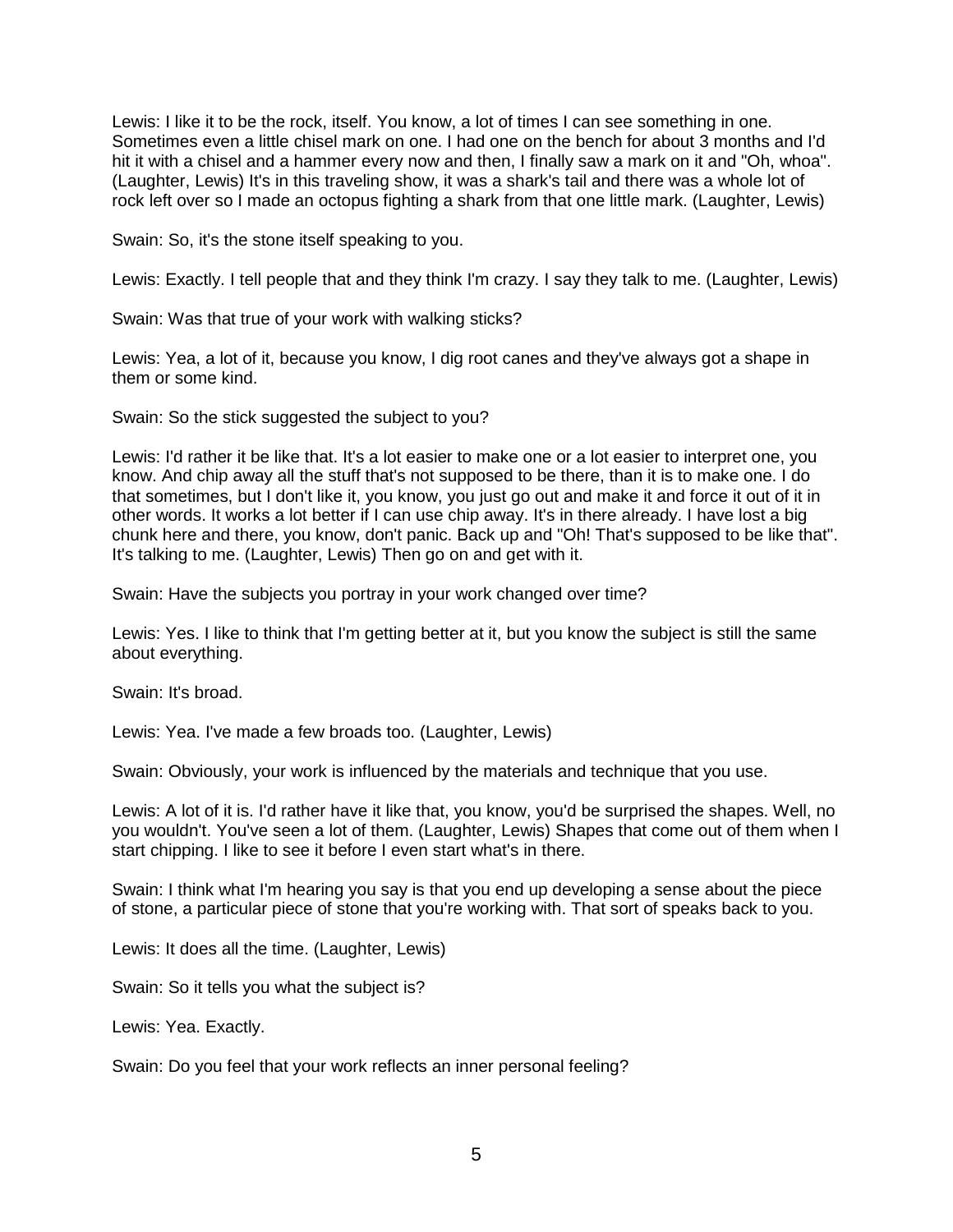Lewis: The humor ones do and maybe a little bit of the religious ones. I've made rocket ships. A person can dream, can't they? (Laughter, Lewis) Airplanes. I made some eagles. I made an eagle breaking a flag.

Swain: You just mentioned dreaming. Is your work with stone a means by which you interpret the world around you?

Lewis: I've been trying to. I noticed some of it has. Like when me a Lola was expecting, you know I made one or two of them with the big bellies. Had the baby, had some younger, had some babies, made some babies. Sometimes it does, yea.

Swain: Well, describe for us your workshop. Your working environment.

Lewis: Well, I built it myself and talk about junked up and dusty. (Laughter, Lewis)

Swain: Now, is it in your house or is it separate?

Lewis: No, it's outside. No, it's outside. I put it out there. You know, I've got my rocks laid out in one end. Plywood is what I use. Concrete floor, but nobody knows it. (Laughter, Lewis) Nobody's seen it since it first started. When I clean up, I get my shovel and . . .

Swain: Rock dust.

Lewis: Yea. It's all over and stuff's piled up. I've been cleaning it out now for 5 or 6 years. I got me a ( ) in the edge of it, where I can pick the rocks down. It used to, I could pick them up, but now I can't anymore. I boom them in there, you know, and put them on the bench. Or if they're too big, I stack some blocks up in the floor. I put them there sometimes. My old yard sale chair, it's about had it. I've had it for 15 years.

Swain: Describe your working process. How you actually go about creating one of these carvings.

Lewis: Well, you've got to go find a rock first. I like to use ones off of interstate 64, along the ditch line there.

Swain: Pieces that have fallen off the cliff face.

Lewis: And I pick them up, take them back. They'll lay there a long time and I'll go look too, you know, see what I can see. Sometimes I'll split them in half, if they're too big. Put them in there and start chipping a little bit. "Oh, what's in there, what's in there?" "Oh! That's it". I like those ideas that knock your head back. (Laughter, Lewis) "Whoa! That's what it is". I should have known that. And go to chipping like everything. Chips go flying.

Swain: And then, as you work on a piece, how do you . . . Once you've got it to basically where you want it, how do you finish it? Do you use any kind of power tools?

Lewis: I've got some air tools. I use air tools. But a lot of times a hand tool, you can do more damage I call it. (Laughter, Lewis) Not really damage, you know. A flat chisel and my hammer, you can take a bit chunk off with an air tool, you know, you can steady. I've got an electric grinders and air grinders and drills.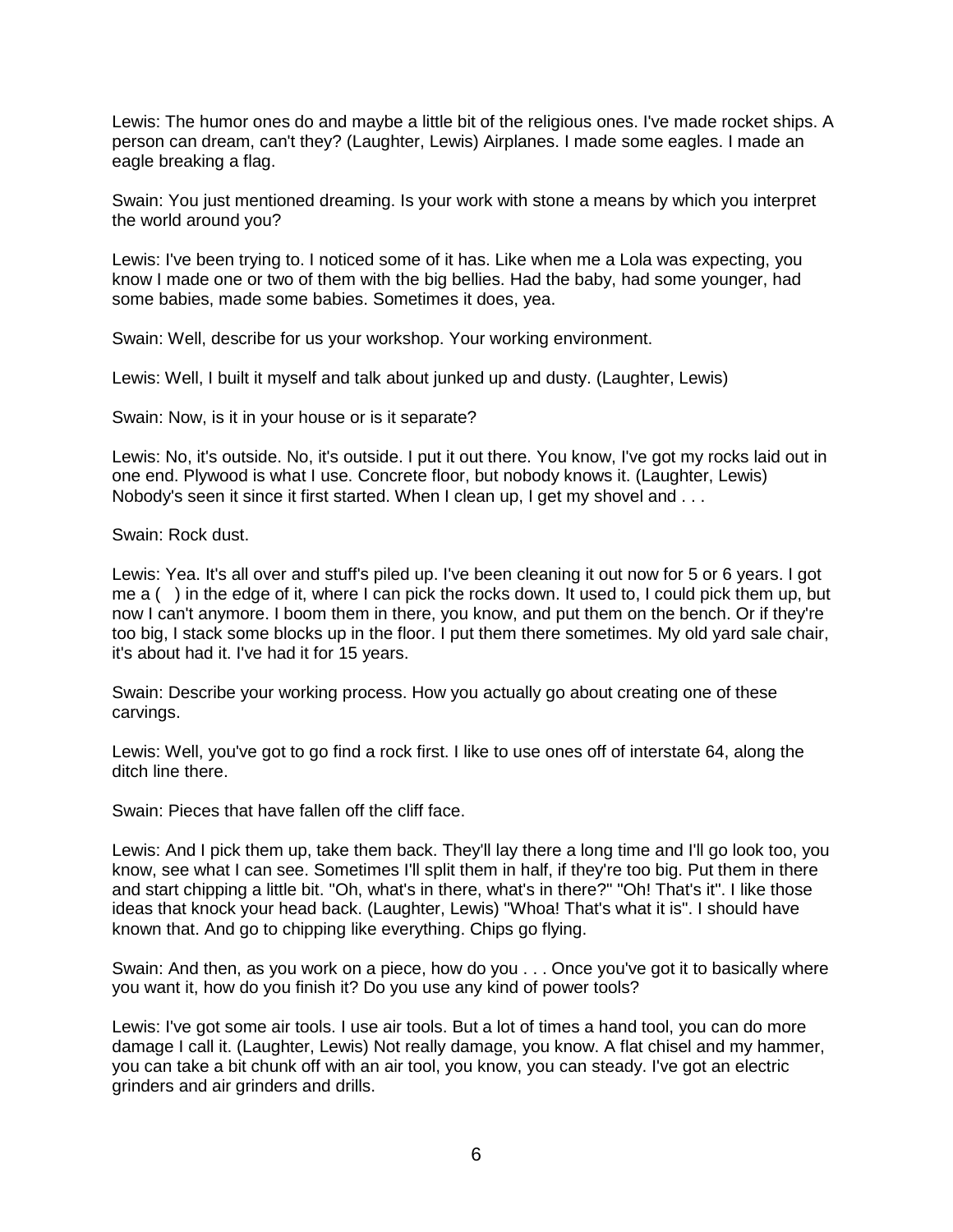Swain: Do you use those tools for the finishing?

Lewis: No, I use the hand tools for finishing. You know, this is for roughing out, the air tools and the grinders. And to cut space in the middle, I use a drill.

Swain: How do you produce smooth surfaces?

Lewis: Grinder works good. A side grinder and little die grinders and you know, there are different textures you can use.

Swain: How has your working process changed over the time since you first started carving stone?

Lewis: When I first started, I used all hand tools for the first few years. I wanted to get, you know, to feel the tools, because you can't hardly do an eyelid with an air tool. (Laughter, Lewis) It's all fun and games until you lose an eye. (Laughter, Lewis\_ So I do it with a hand tool. It's basically just buying better equipment.

Swain: And familiarity with the tools themselves, just experience.

Lewis: Yea. Experience. And wearing a lot of them out.

Swain: Do you work entirely alone or do you ever work with others?

Lewis: I've never worked with others. You know, nobody knows what I'm thinking. (Laughter, Lewis) I don't half the time.

Swain: Is that something you want to do or you prefer . . .

Lewis: No, I prefer it. My wife once said, "I want to help you". (Laughter, Lewis) Canes, said that about the canes. I said, "Well, you can undercoat these canes". Primer coat. Took her about 30 minutes, she said, "What else can I do?" You can paint all the stuff on . . . She said, "No I can't". I said, "Well, you're done". (Laughter, Lewis) That was the one and only time. That was the last time.

Swain: Do you use any unusual techniques in the actual making of the pieces?

Lewis: Well, I don't really know, because I've never seen another stone carver so I have no idea. I've seen a little bit on TV, but some of that I've seen in that book, chapter I read. I started it, but its just, you don't need it. Unless you want a texture.

Swain: So the tools that you use are hammer or mallet and chisels and grinders, I mean air powered grinders . . .

Lewis: And electric grinders and little air grinders. Basically, let's see, three tools. Air hammer . . . Well, maybe four. Air hammer, electric side grinder, air die grinder, a little one and a drill. And I don't use the drill much.

Swain: How and approximately when did you acquire the power tools? Because you started out, did you not, with just simply hand tools.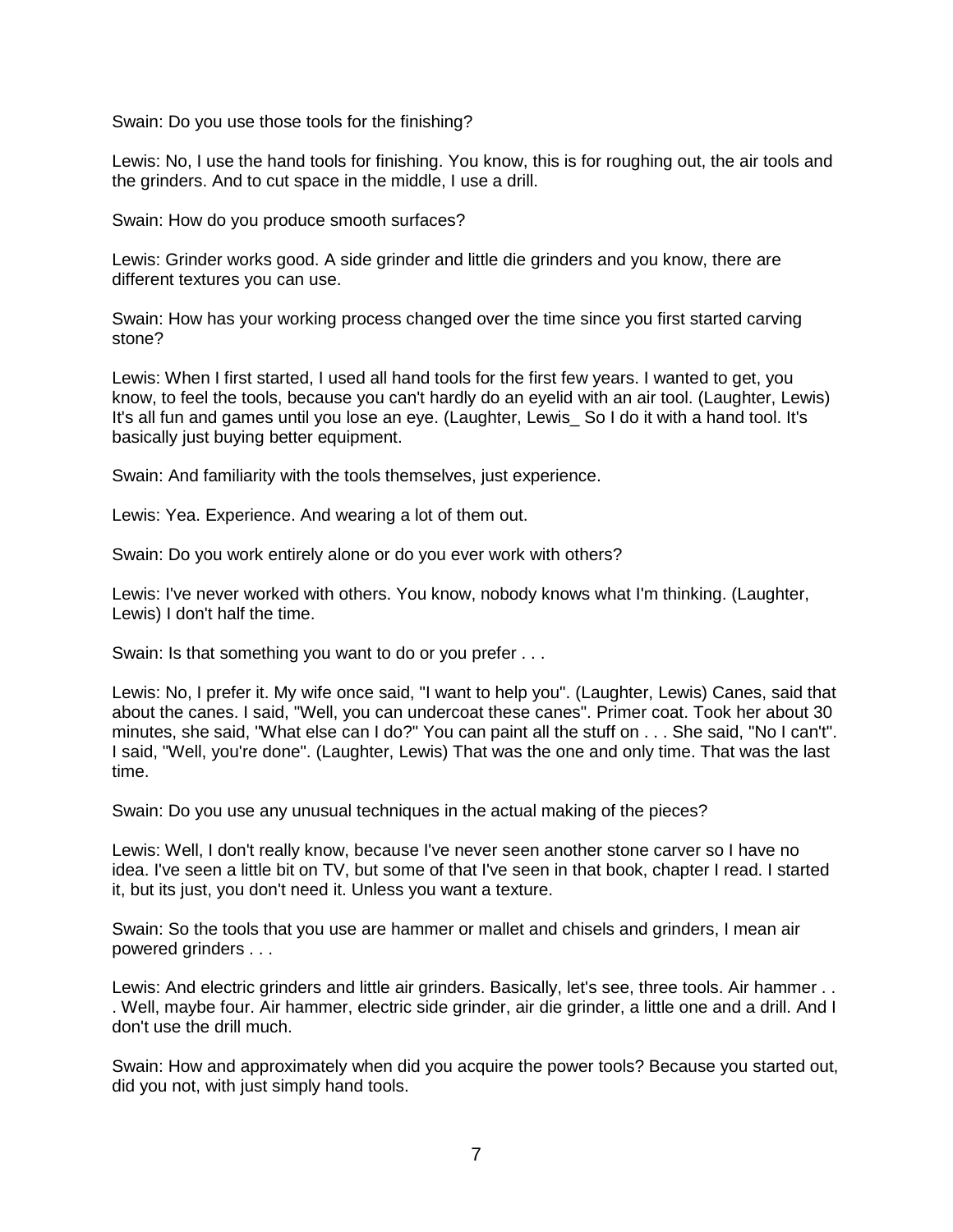Lewis: Hand tools. I think it was about 3 or 4 years.

Swain: And you've been carving for how long, stone?

Lewis: Since 1989.

Swain: So, 20 years.

Lewis: Yea.

Swain: And you used hand tools . . . How soon did you . . .

Lewis: I used hand tools for about 3 or 4 years.

Swain: And then you began to incorporate power tools?

Lewis: Yea.

Swain: Okay, so sometime in the early 1990s?

Lewis: Well, two years later, I started getting electric die grinder. They got to wearing out, but you know, you get a smooth surface. You can do the same thing with a flat chisel, but it takes a lot longer, you know. Just smooth and smooth and a little sandpaper, where as with that die grinder you go bzzzz and you do a half hour's work. (Laughter, Lewis)

Swain: Okay, here's a different question. What impact has computer technology had on your work or your working process?

Lewis: None.

Swain: Where do you exhibit your work?

Lewis: All over.

Swain: Such as . . .

Lewis: Here at Morehead, they've got some, let's see . . .

Swain: Kentucky Folk Arts Center.

Lewis: Smithsonian's got some. Atlanta, Georgia. Louisville. Museums are all over the country. France, Japan. Like I say, museums all over the country. I don't know all of them. They're widely spread out.

Swain: Okay. Do you do commissions?

Lewis: Yea. The first big one was 1995 when they had the Olympics in Atlanta Georgia. They did a folk art part. (Laughter, Lewis) What did they call it? The first major exhibit of outdoor folk art. I was pleased to get in that.

Swain: And what did you do?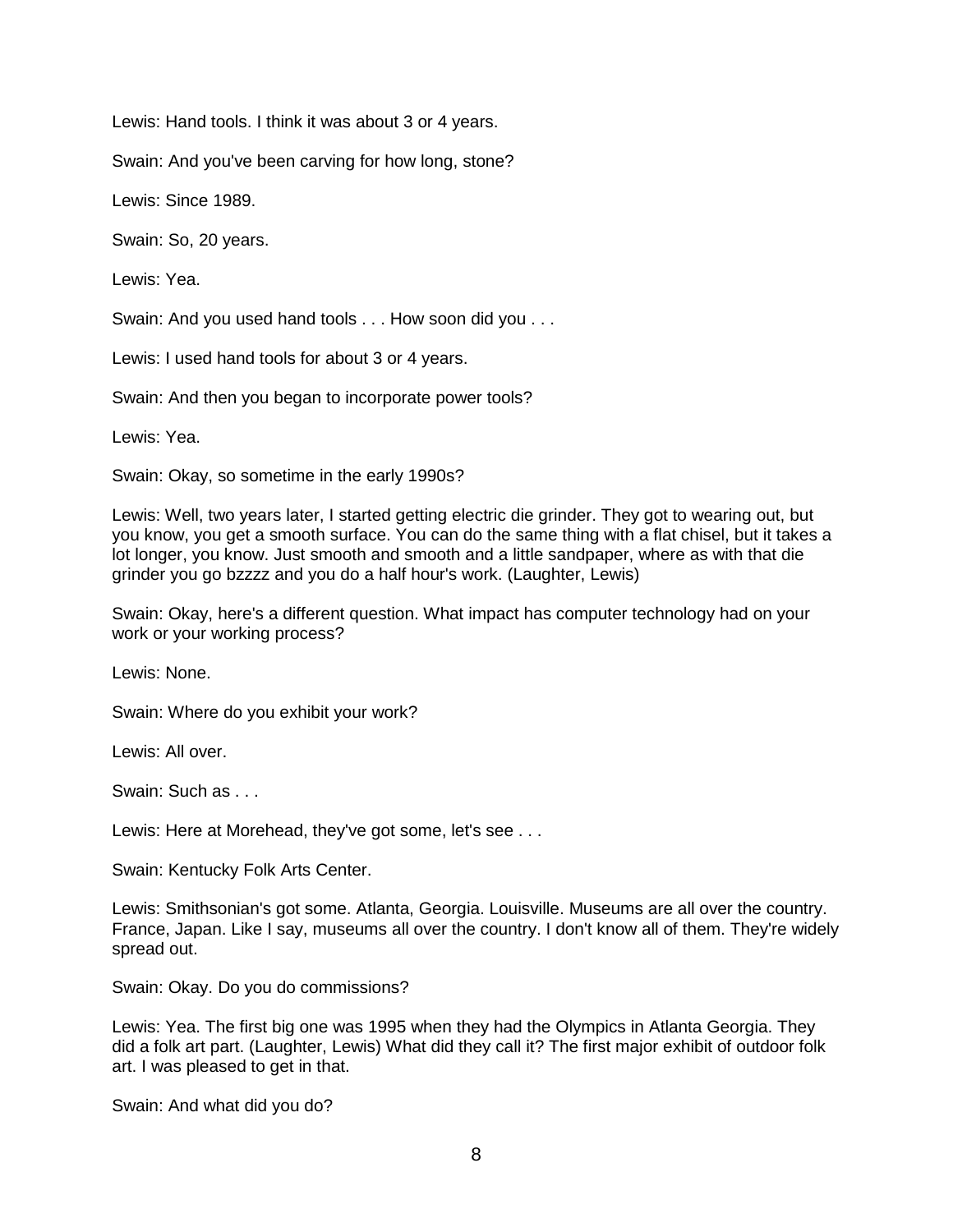Lewis: I did three big things out of concrete.

Swain: Oh, so you worked with concrete for that.

Lewis: Well, I had to because on interstate 75 right on top of it, the overpass. They had a weight restriction, so everybody had to use concrete. They were 5 feet high, dinosaur head and a  $( )$ headed thing and a big devil looking head. Five foot high and some of them were 4 foot wide. That would have weighed tons, but you know, concrete . . .

Swain: So they were hollow concrete?

Lewis: Yea, what do they call that, an armature?

Swain: Yes.

Lewis: The first ones I ever did.

Swain: These were in a pedestrian area above the interstate on an overpass?

Lewis: Yea. You know, when they made this overpass they had a lot of extras left over. There was a lot of artwork. Harrod Finster, R.E. Miller. Burgess Delaney. To name a lot of the big ones. And all the homeless people stay there. They like them. (Laughter, Lewis)

Swain: Have you exhibited at fairs?

Lewis: Not so much, no.

Swain: You've exhibit at a Day in the Country fair.

Lewis: Is that a fair?

Swain: We'll call it a fair.

Lewis: Ok. Yea, I've done it then. I've gone to a few. I never really did any good. You know, these country fairs, you know, people come in . . .

Swain: Or craft fairs.

Lewis: Yea. I don't really do that good. Hell, I went to a Laura () show today and I sat there for two days and talked to the people.

Swain: So what you're saying is, I think I'm hearing you say that craft fairs or art fairs are not the place where people go to find the kind of work that you do?

Lewis: Yea. I went to one down in Berea one time, Indian Fort Theatre and I didn't do much good there.

Swain: You exhibited your work there.

Lewis: Yea. I didn't do much good there, you know.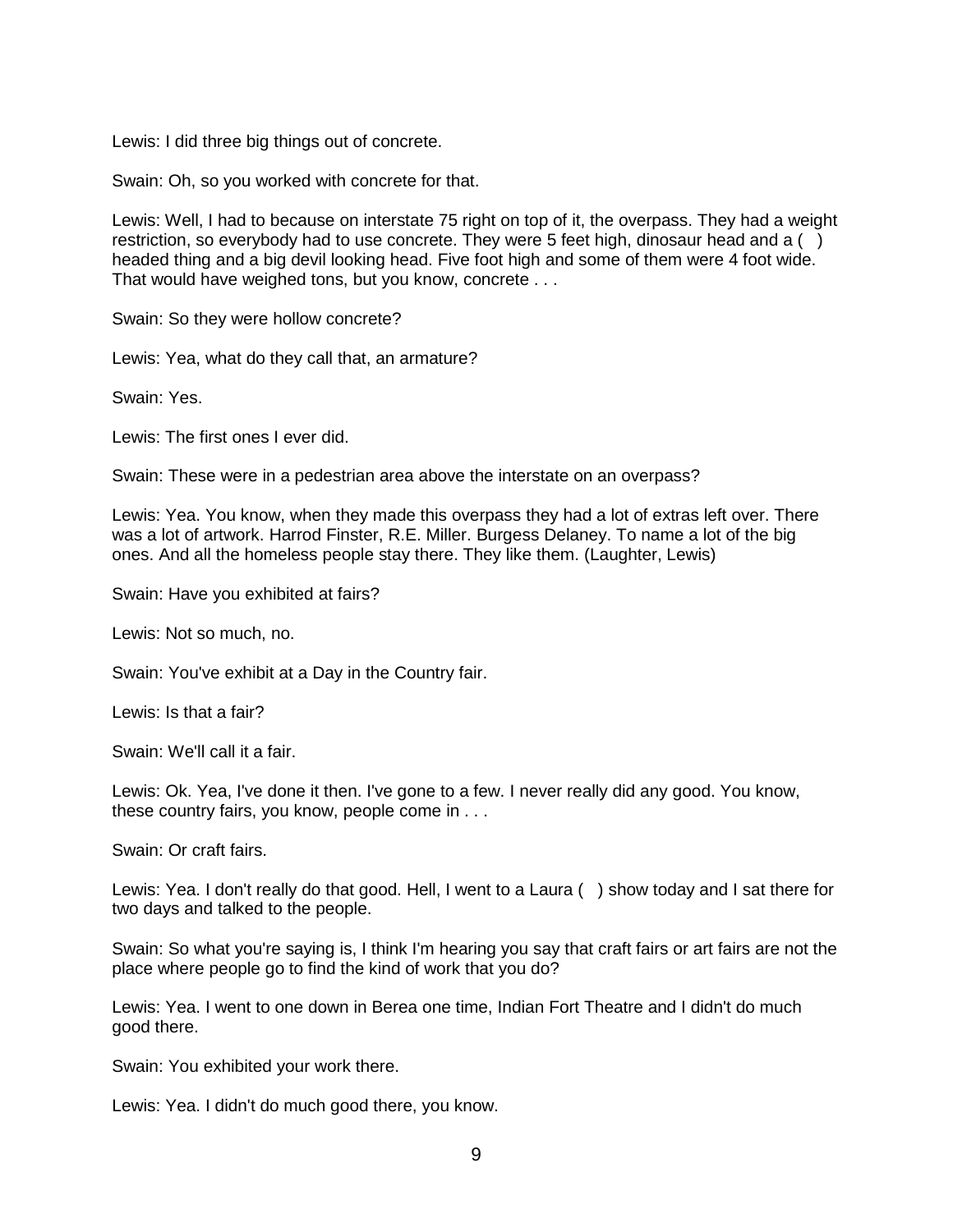Swain: Was that with stone or walking sticks?

Lewis: I had stone and I had some of the smaller wooden things. Canes, snakes and lizards. Sold a few lizards and a snake or two. But you know these country fairs or whatever, you know, 20 to 100 bucks, if you've got a lot of those things, you can sell them.

Swain: Right, but your work in a different price range? Is that what you're saying? It's not a good opportunity for you.

Lewis: A little higher than that. You know, it's a lot of hard work the stones are. I can't really sell then for 100. Although, I did when I first started and I was tickled to death to get it.

Swain: Before you realized how valuable your work was?

Lewis: Well, really when I first started.

Swain: How do you promote and sell your work?

Lewis: Well, Morehead does pretty good. (Laughter, Lewis) The Folk Art Center here and I've sort of an agent. He goes all over the country, Bruce Shelton. You know, he'll buy a lot of them and put them in his yard and take them to shows and different museums and galleries. Works out pretty good.

Swain: And do collectors, customers come to you . . . So a lot of your sales are direct?

Lewis: A lot of them are. A lot of people have come through off and on.

Swain: How has the experience of selling your work changed over your career?

Lewis: I still don't like it. Never did. Probably never will. That seems to be the worst part of it, you know, something I've made. ( ) a time or two. Hit it with my finger, you know, how can you put a price on it?

Swain: As a follow up to that question, early on, it was more difficult to sell your work. Today that's not true.

Lewis: Yea it is, it's still difficult.

Swain: I mean not the actual parting of it but the ability to part with it, in other words, is there more demand for your work?

Lewis: Yea, there seems to be a lot more demand.

Swain: Can you keep work?

Lewis: No.

Swain: So, in other words, you're very successful in the terms of selling of your work or the fact that your work is selling. You don't like to do it . . .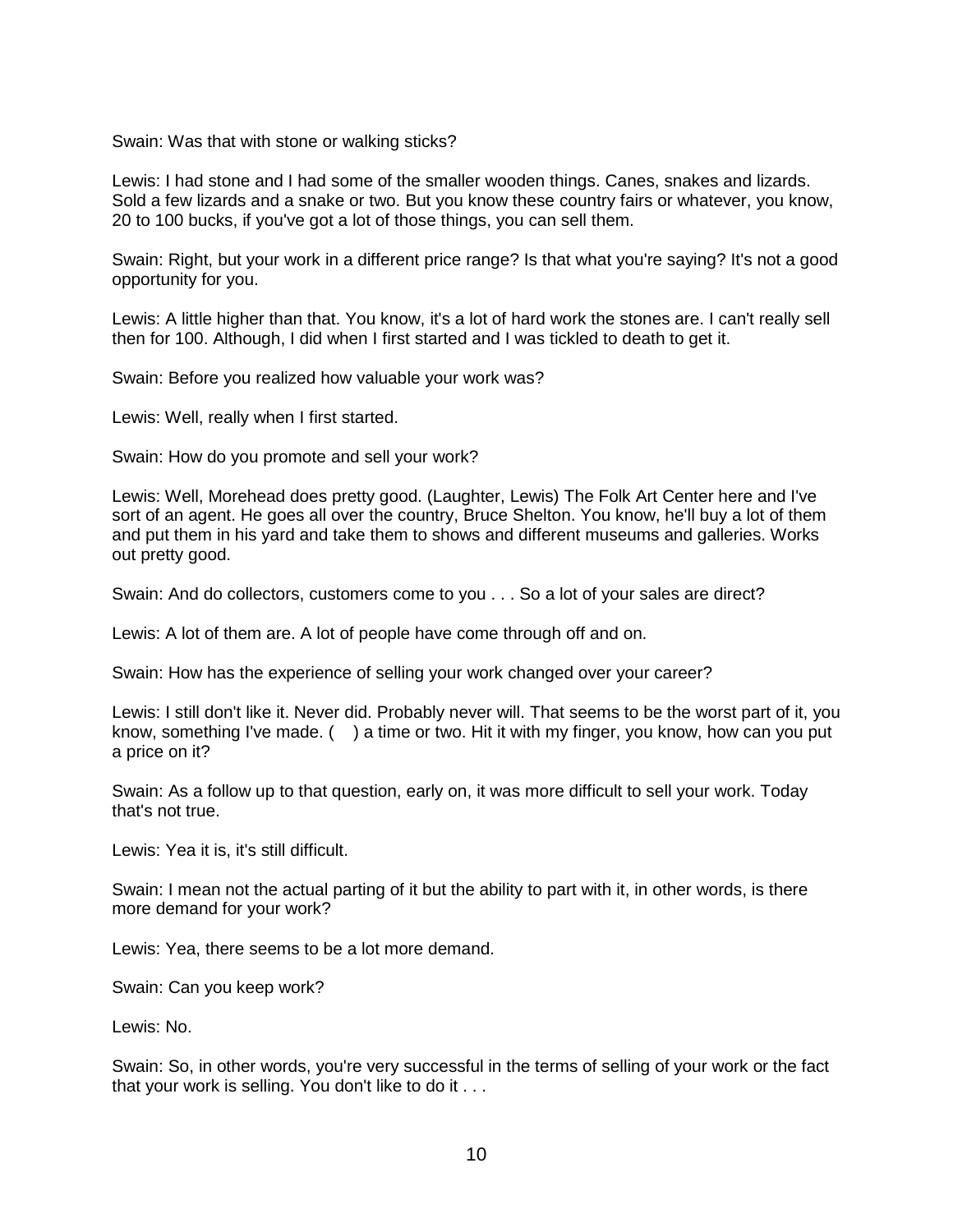Lewis: Don't like to sell it. I can't make as many as I used to with all this arthritis stuff. Gout. Can't get my hands together, but I can still hold a hammer and a chisel.

Swain: Well, in that regard do power tools . . .

Lewis: They help a lot. You know, I don't pay much attention to it.

Swain: But power tools ease the pain from work than if you didn't use them.

Lewis: I've always got pain. (Laughter, Lewis) It's easy to ignore when you're working on something.

Swain: Do you use computer technology in promoting your work?

Lewis: No.

Swain: What recognition have you gotten for your work?

Lewis: Oh, I've got a lot. ( ) Fellowship Award when I first started. Numerous awards. Folk Art Society of America, when was that, 2 or 3 years ago? Gave me their . . .

Swain: Artist of the Year award?

Lewis: Yea and when they first started buying a piece of artwork from a living artist in the state they . . . I was the first one. I made a lot of firsts like that. (Laughter, Lewis) Louisville, they made tree guards out of canes, that came through Morehead.

Swain: It was a public ( ) cast out of cast iron. The same piece that formed a tree guard around the tree in the city of Downtown Louisville.

Lewis: Yea. I thought it looked pretty good.

Swain: Well, tell us about the exhibition. There's a retrospective exhibition of your work of your stone carving. Can you talk about that?

Lewis: Yea, that was two years in the works. They borrowed all these stone carvings off of different people. That's why there's 30 left. It started out with 60. (Laughter, Lewis) The people want their stone carvings back.

Swain: Has that been a good experience for you to have had that exhibition and have that recognition and there's a public catalog. The exhibition is called Time Makes Real: The Carvings of Tim Lewis.

Lewis: That's a good name. I could have thought of a few different names, but yea it worked pretty good. That made me feel good.

Swain: Yea and in the process four or five different scholars wrote essays about your work that were incorporated into the exhibition catalog, correct?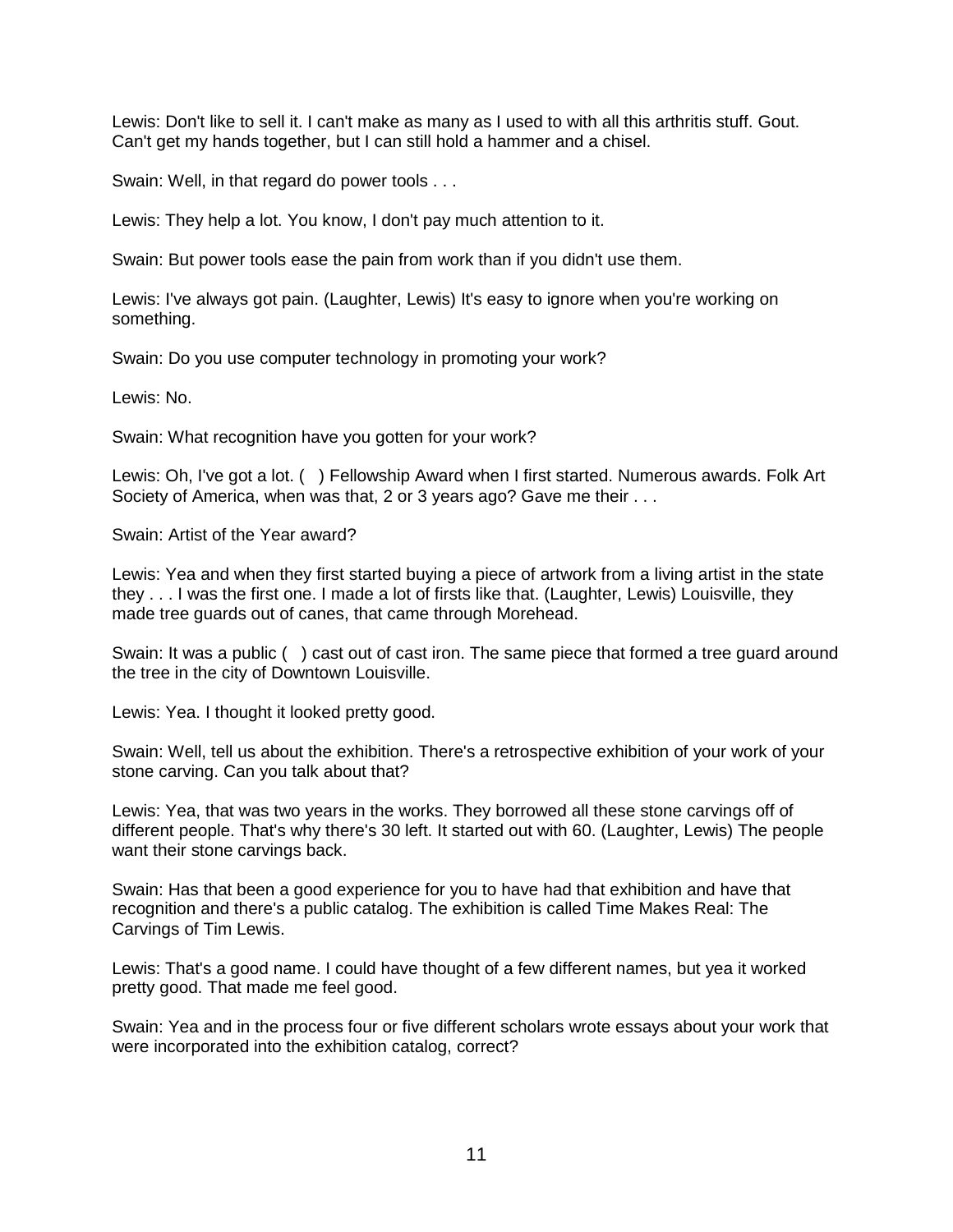Lewis: I don't really read them. You know, I just feel uncomfortable reading about me and they had a film with it, you know, and I never did watch it. (Laughter, Lewis) I've got a few copies. Sometimes I'll watch the films, but I don't really like to.

Swain: Do you belong to any art or folk art organizations?

Lewis: I go to that one around the county. Heritage network.

Swain: In Elliott County.

Lewis: Yea. Once a month they always have potluck food, when the wife's working me and my daughter go down there and have our meeting and have food.

Swain: Have you taken any leadership roles in any organizations?

Lewis: Nah. If I can boss me around then I'm doing good.

Swain: Has being a part of the art or folk art community been important to your development as an artist?

Lewis: No.

Swain: Have there been any services that have been directed toward artists by agencies, institution or organizations . . .

Lewis: One really helped, that Al Smith Fellowship Award. That came with \$5000 bucks. I bought a lot of tools.

Swain: That enabled you to progress in your work because of the tools?

Lewis: Yea. And I remember that guy telling me, said you can buy tools and advance your art and he said in other words finish your house. And I said okay! (Laughter, Lewis)

Swain: By finishing your house that enabled you to go on with your work, right?

Lewis: Exactly. Well, I was staying in an old camper. () It's a lot more comfortable, you know. You need to be comfortable when you're working. Or I do. Old guy () Wells told me that, he said you want to climb up on the high places and get comfortable. I don't get high, you know, I sit on my chair and get comfortable. Have the rock, you know, about right here.

Swain: Do you subscribe to any magazines or periodicals relating to folk art . . .

Lewis: I did at one time, what's that. . . Folk Art Finder or whatever it is. They've changed the name of it now. I'm not subscribed, but they sent me a few copies when I'm in. I need to get that again, I guess.

Swain: Are you involved in teaching or writing or any other activities directly related to your art?

Lewis: I used to go over to the schools, you know, one day a year, but I don't know, that was sort of fun, but (Laughter, Lewis) see, I couldn't teach.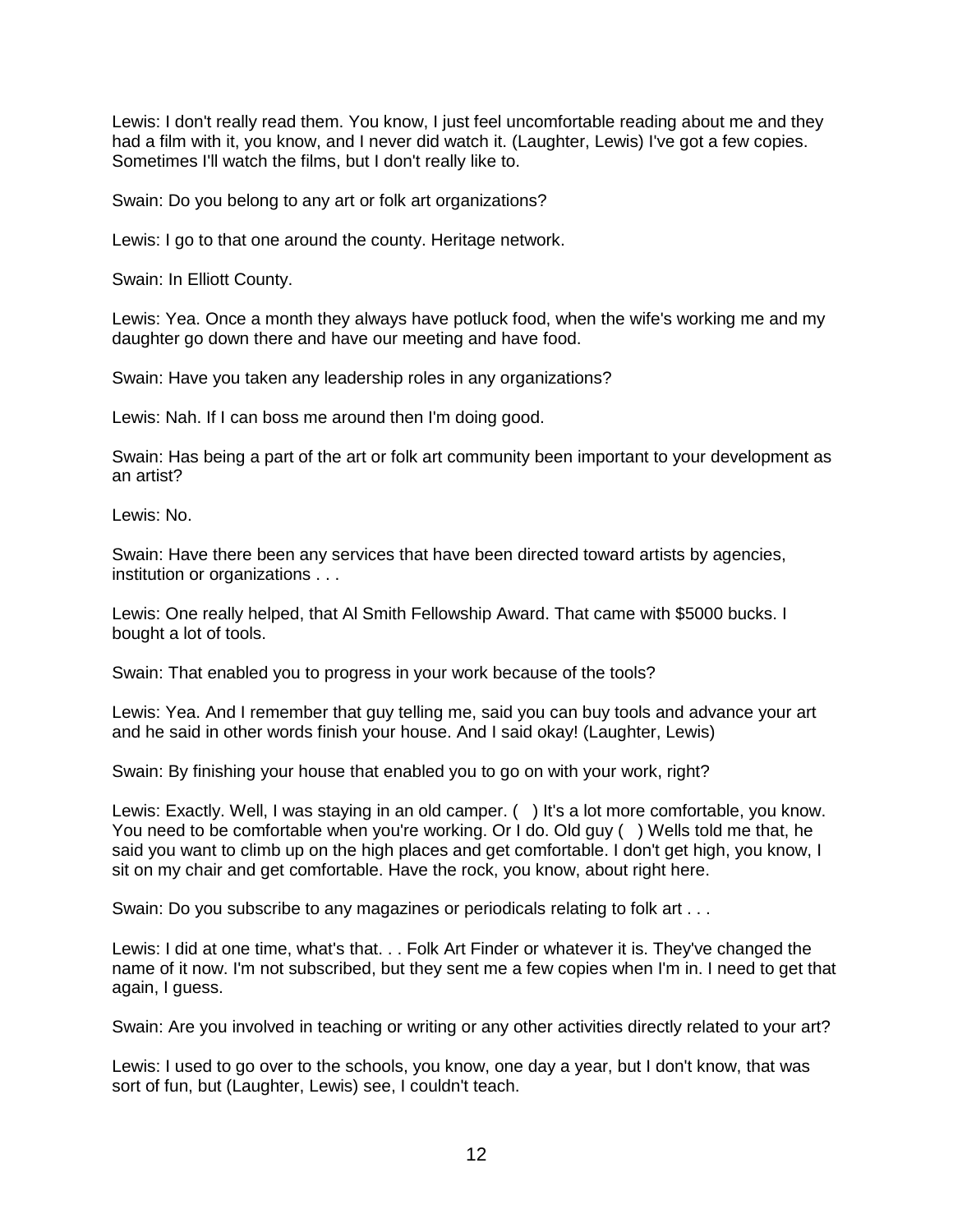Swain: Has your family been supportive or involved in your work?

Lewis: My wife says get out there and make us some money! (Laughter, Lewis) Does that count? She'll travel with me all over and my daughter likes it too.

Swain: And your daughter is how old?

Lewis: 13. She'll be 14 in December.

Swain: Is there anything else you'd like to tell us about your life and how you feel about it and what difference it's made in your life?

Lewis: I probably wouldn't be alive if I didn't do the artwork. Wouldn't have been married . . . You know, it built my house. Bought my vehicles.

Swain: You said you wouldn't be alive?

Lewis: I was still drinking a little bit and I was trying to do something one day and the drinking . . . you know ( ). And 20 years, 1989. That's when I quit drinking. So it's been twenty years.

Swain: So you attribute the work as an important reason why you say, quit drinking for example.

Lewis: Yea. That's one of them. There's a feeling you get when you make something. Or when I make something. You know, I've got chill bumps and I've laughed out loud and I try not to do the sad ones. Some of the more patriotic ones, you want to stand up and salute, or I do. And I listen to Morehead public radio and Saturday night's the blues. I have stopped working to dance a little while.

Swain: Do you work on any particular schedule or is it just when the mood strikes you?

Lewis: No. I've been out 2 or 3 in the morning. (Laughter, Lewis) And I've been out 3 or 4 in the afternoon. Depends on aches and pains.

Swain: Do you foresee yourself continuing to work?

Lewis: Yes. Even if it's crawling out and working an hour or two.

Swain: So you'd say it was a rather important part of your life?

Lewis: Very important. That's where the soul is for me. That's where the soul is for me. I need to get better too. I got to thinking about that the other day, you know, put more soul into it. A lot of times people, well, feel more than I do about it, but I'd like to . . . I can blow people away sometimes, but I'd like to maybe touch the sleeve of art one of these days. (Laughter, Lewis)

Swain: Well, thanks very much. Is there anything else that you . . .

Cameraman: Are there any artists, folk artists, classical or whatever that you particularly like or inspire you somehow or that you just like what they do?

Lewis: I like a lot of artwork. Some I don't like, though. You know, the ones you don't like is the ones you want to look at longer and see if you can figure out something to like about it. You